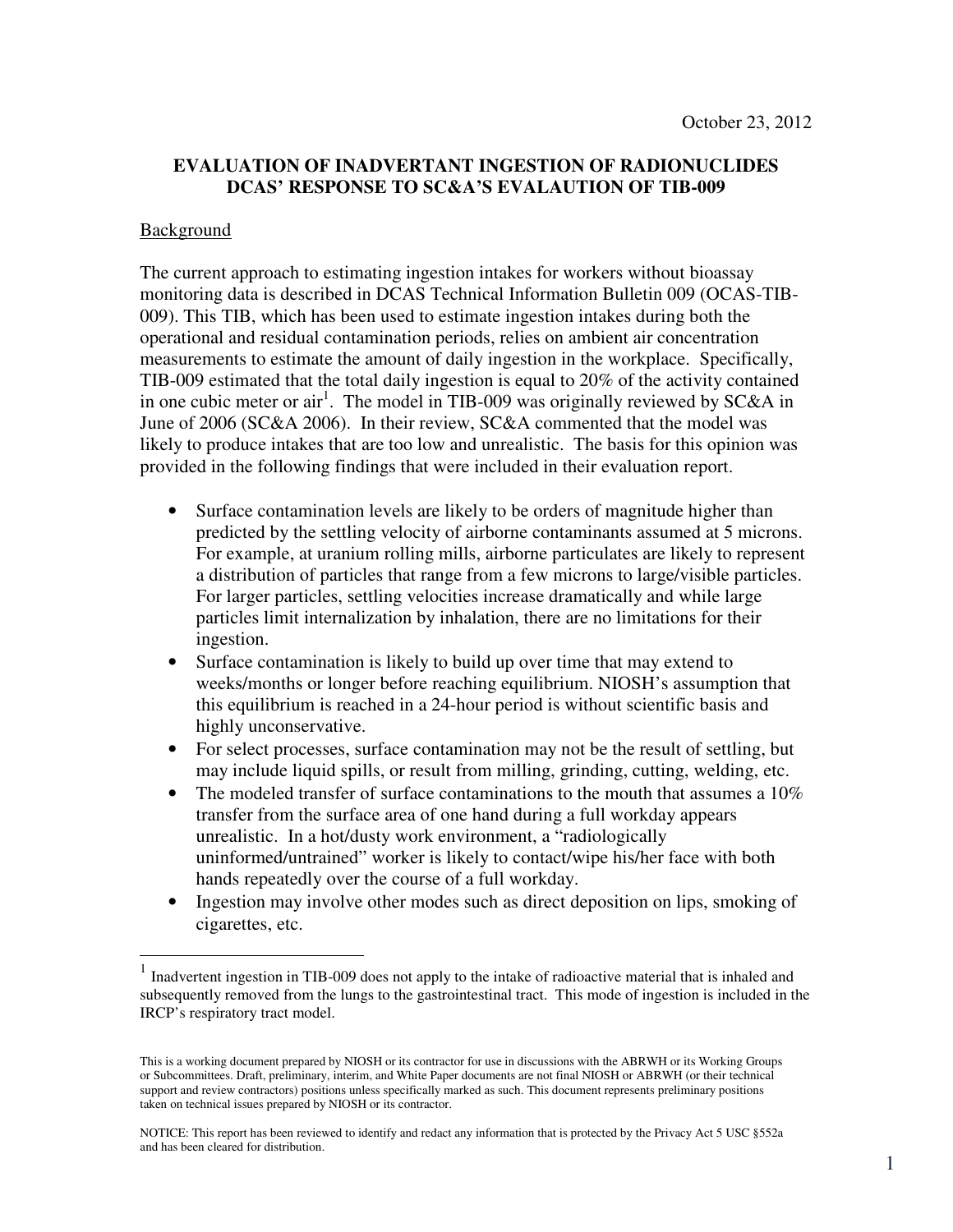NIOSH has reviewed the above findings and concurs that the parameters used in the TIB- 009 model are based on assumptions that have not been empirically demonstrated to be valid. The main concerns expressed in SC&A's findings center on two issues: 1) the possible lack of an association between measured air concentrations in the workplace and surface contamination, and 2) the modeled transfer of the surface contamination to the GI tract through inadvertent ingestion.

### Characterization of the relationship between air and surface contamination levels

 To evaluate the relationship between air contamination and surface contamination levels, NIOSH reviewed the available air and surface contamination measurement at Simonds Saw and Steel and Bethlehem Steel. At Simonds Saw Steel these measurements were taken during a uranium rolling campaign on 10/27/48 and were direct measurements made with a portable instrument called a Zeuto<sup>2</sup>. This type of instrument has an active surface area that is 3 inches by 4 inches or approximately  $75 \text{ cm}^2$ . The Bethlehem Steel data, available for a rolling on  $9/14/1952$ , were obtained by smears wiped over a 100 cm<sup>2</sup> area. As such, they represent only the removable portion of the contamination. Each rolling stand at both Bethlehem Steel and Simonds Saw were evaluated along with the shear at Bethlehem Steel. Stand #6 at Bethlehem Steel was not evaluated because the surface smear indicated no detectable activity. Where more than one sample was taken, the results were averaged.

 Subsequent to the analysis of the Bethlehem Steel and Simonds Saw and Steel data, NIOSH found paired surface contamination and air concentration data at two additional facilities. The first of these were collected at Superior Steel during a test rolling on 5/13/53. The air data was collected at one of the finishing rollers while the smear was collected 20 feet east of the roller.

 The second set of data was found at the Vitro Manufacturing facility in Canonsburg, Pennsylvania. Between 8/18 and 8/20 of 1953, a series of air sample and contamination smears were collected by representatives of the Health and Safety Laboratory (HASL). In all, approximately 240 air samples and 150 contamination smears were collected at various locations within the plant. These data were entered into an EXCEL spreadsheet and the distributions of the data were characterized. Because both data sets were found to be log-normally distributed, the geometric mean and standard deviation was calculated for each set.

 Table 1 provides the air and surface contamination measurements for the facilities described above.

 $\overline{a}$ 

 $2^2$  As a direct measurement device, the Zeuto quantifies total activity that would include both fixed and loose contamination. As loose contamination is the only type of material that contributes to ingestion, the use of this value would provide an overestimate of the source term available for the ingestion pathway.

 This is a working document prepared by NIOSH or its contractor for use in discussions with the ABRWH or its Working Groups or Subcommittees. Draft, preliminary, interim, and White Paper documents are not final NIOSH or ABRWH (or their technical support and review contractors) positions unless specifically marked as such. This document represents preliminary positions taken on technical issues prepared by NIOSH or its contractor.

 NOTICE: This report has been reviewed to identify and redact any information that is protected by the Privacy Act 5 USC §552a and has been cleared for distribution.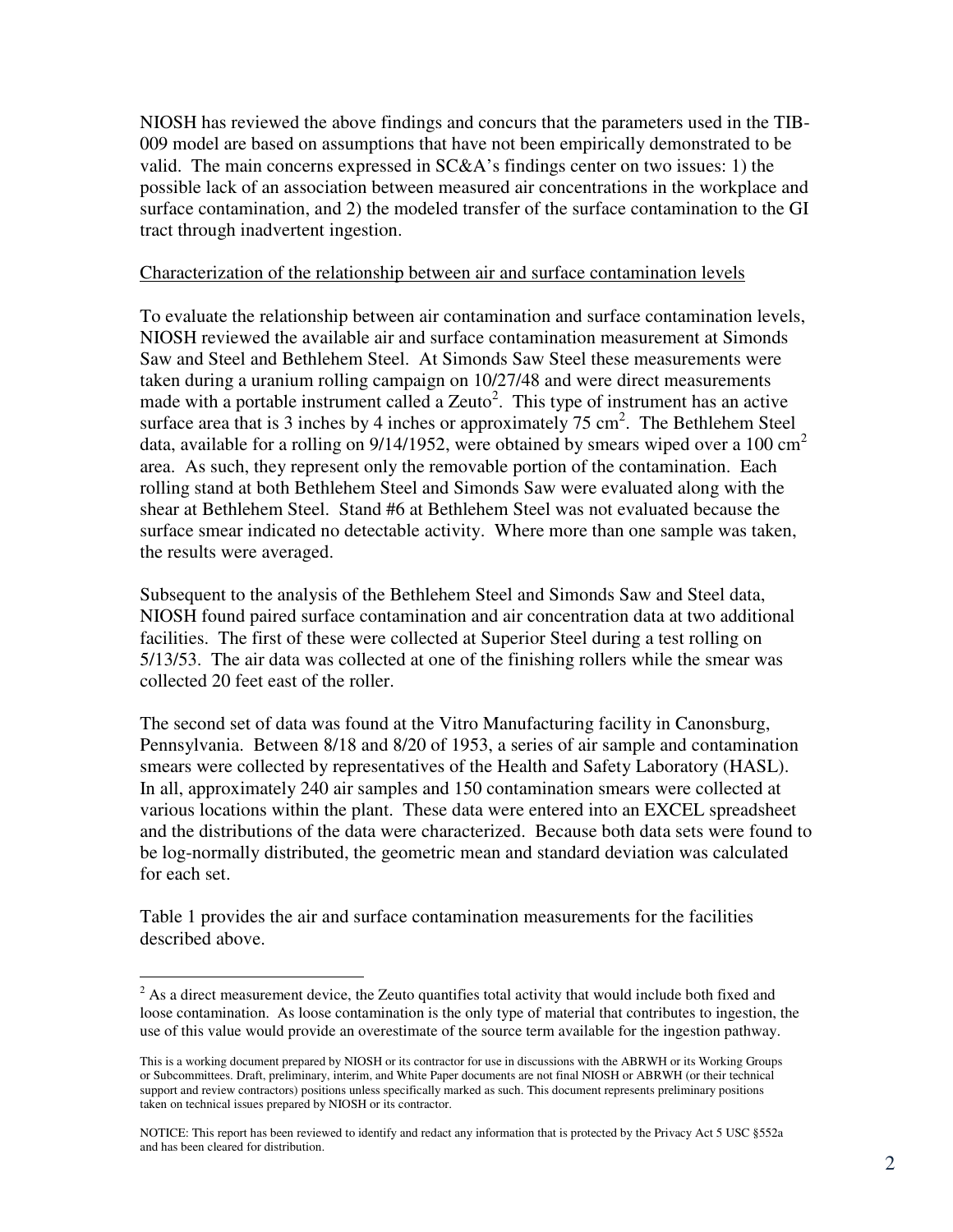| Air sample reference               | 1 avit<br>Air concentration<br>(dpm/m <sup>3</sup> ) | $I = AII$ and burract contamination $\gamma$ and $\gamma$<br>Surf. Contamination location | Surf. Contamination value<br>$(dpm/100 \text{ cm}^2)$ |
|------------------------------------|------------------------------------------------------|-------------------------------------------------------------------------------------------|-------------------------------------------------------|
|                                    |                                                      | <b>Simonds Saw Data</b>                                                                   |                                                       |
| L709                               | 49000                                                |                                                                                           |                                                       |
| L710                               | 75000                                                | east roller 1                                                                             | 50000                                                 |
| L711                               | 22400                                                | west roller 1                                                                             | 35000                                                 |
| Average                            | 48800                                                | Average                                                                                   | 42500                                                 |
|                                    |                                                      |                                                                                           |                                                       |
| L718                               | 14800                                                |                                                                                           |                                                       |
| L719                               | 23800                                                |                                                                                           |                                                       |
| L720                               | 27900                                                |                                                                                           |                                                       |
| L721                               | 943                                                  |                                                                                           |                                                       |
| L722                               | 836                                                  |                                                                                           |                                                       |
| L723                               | 418                                                  | west roller 2                                                                             | 15000                                                 |
| average                            | 11449.5                                              | Average                                                                                   | 15000                                                 |
|                                    |                                                      |                                                                                           |                                                       |
|                                    |                                                      | <b>Bethlehem Steel Data</b>                                                               |                                                       |
| Q921                               | 2076                                                 |                                                                                           |                                                       |
| Q922                               | 2973                                                 | Shear                                                                                     | 679                                                   |
| Q923                               | 1080                                                 | Shear                                                                                     | 404                                                   |
| Average                            | 2043                                                 | Average                                                                                   | 541.5                                                 |
|                                    |                                                      |                                                                                           |                                                       |
| Q903                               | 3                                                    |                                                                                           |                                                       |
| Q905                               | 10                                                   | Stand 1                                                                                   | 2                                                     |
| Average                            | 6.5                                                  | Average                                                                                   | $\overline{c}$                                        |
| $\overline{Q906}$                  | 10                                                   |                                                                                           |                                                       |
| Q908                               |                                                      | Stand 2                                                                                   |                                                       |
| Average                            | 12<br>11                                             |                                                                                           | 9<br>$\overline{9}$                                   |
|                                    |                                                      | Average                                                                                   |                                                       |
| $\overline{Q909}$                  | 18                                                   |                                                                                           |                                                       |
| Q911                               | 14                                                   | Stand 3                                                                                   | 6                                                     |
| Average                            | 16                                                   | Average                                                                                   | 6                                                     |
|                                    |                                                      |                                                                                           |                                                       |
| $\overline{Q912}$                  | 13                                                   |                                                                                           |                                                       |
| $\overline{Q913}$                  | 10                                                   |                                                                                           |                                                       |
| Q920                               | 6                                                    | Stand 4                                                                                   | 5                                                     |
| Average                            | 9.7                                                  | Average                                                                                   | 5                                                     |
|                                    |                                                      |                                                                                           |                                                       |
| Q914                               | 12                                                   |                                                                                           |                                                       |
| $\overline{Q915}$                  | $\overline{3}$                                       |                                                                                           |                                                       |
| Q919                               | 12                                                   | Stand 5                                                                                   | $\overline{9}$                                        |
| Average                            | 9                                                    | Average                                                                                   | $\overline{9}$                                        |
|                                    |                                                      | <b>Superior Steel Data</b>                                                                |                                                       |
| SRDB 6898 (pages 4-6)              | 7600                                                 | Finish roll #5                                                                            | 1140                                                  |
|                                    |                                                      |                                                                                           |                                                       |
|                                    |                                                      | <b>Vitro Manufacturing</b>                                                                |                                                       |
| SRDB #10448 <sup>3</sup> and 10450 | $GM = 25.3$                                          | Plant-wide                                                                                | $GM = 68.0$                                           |

| Table 1 – Air and Surface Contamination Values |  |
|------------------------------------------------|--|
|------------------------------------------------|--|

 $\overline{a}$ 

 $3$  Samples are from pages 1-18 of SRDB #10448. Control samples and blanks and several samples without an indicated flow-rate were omitted from analysis.

This is a working document prepared by NIOSH or its contractor for use in discussions with the ABRWH or its Working Groups or Subcommittees. Draft, preliminary, interim, and White Paper documents are not final NIOSH or ABRWH (or their technical support and review contractors) positions unless specifically marked as such. This document represents preliminary positions taken on technical issues prepared by NIOSH or its contractor.

 NOTICE: This report has been reviewed to identify and redact any information that is protected by the Privacy Act 5 USC §552a and has been cleared for distribution.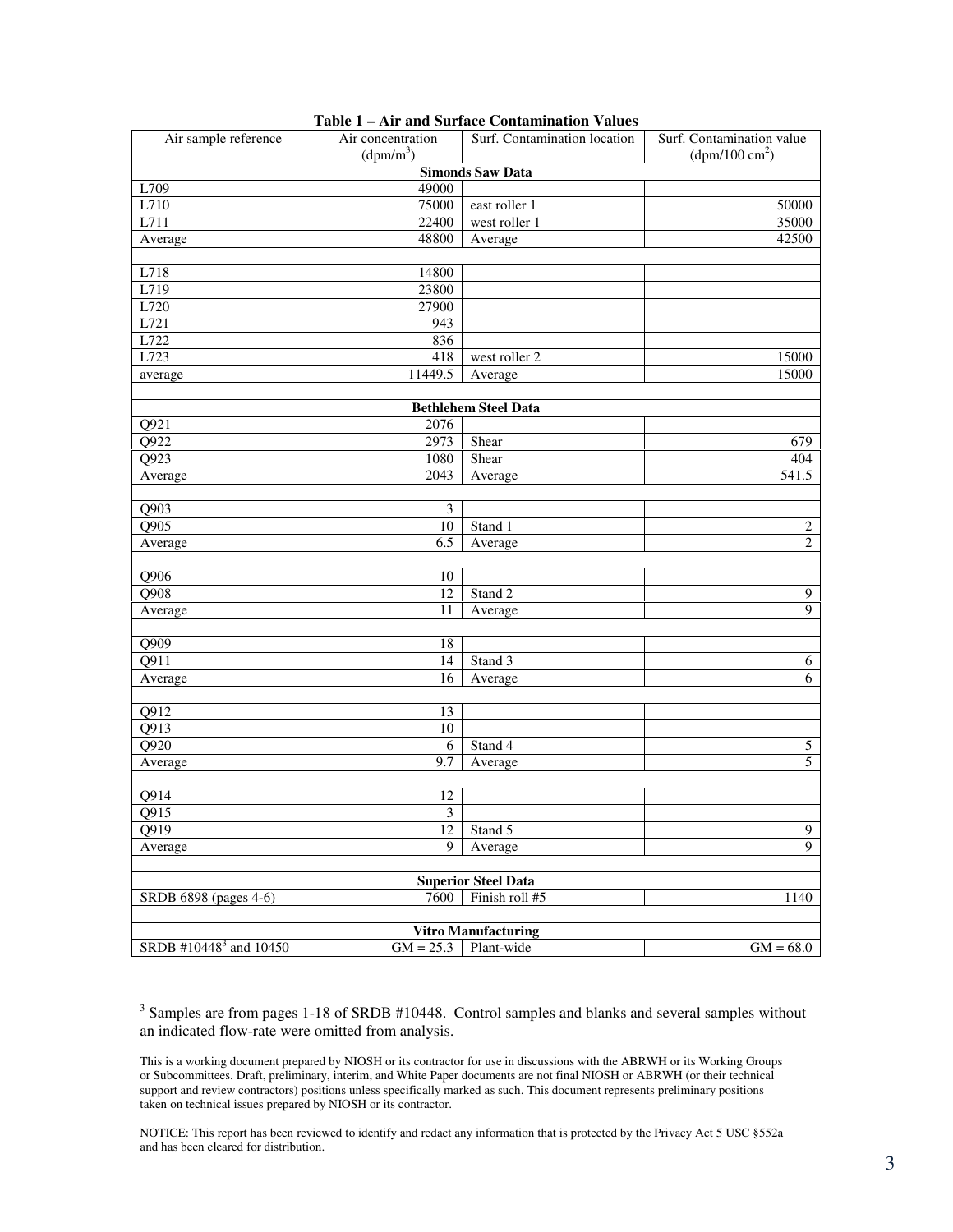The values for each pair of air concentration and surface contamination values are plotted in Figure 1. The clear trend can be seen in Figure 1 that empirically demonstrates the measured surface contamination levels are proportional to air contamination. It is also worthy of note that this relationship is internally consistent at Simonds Sam and Steel and Bethlehem Steel. That is, high airborne activity is predictive of high surface contamination levels and vice versa. This means that if any large particle surface contamination that does not add to the air concentrations exists, the fraction of surface contamination represented by this is consistent across locations and sites and concentrations.





 A linear regression analysis was performed on the dataset plotted in Figure 1 and the following results were obtained $4$ :

$$
S_c = 116.7 \times A_m
$$
  

$$
r^2 = 0.96
$$

where  $S_c$  = the estimated level of surface contamination in dpm/m<sup>2</sup>, and

 $A_m$  = the measured air concentration in dpm/ m<sup>3</sup>.

 $\overline{a}$ 

 Given that there is a relationship between air concentration and surface contamination level, it should be possible to use air concentration values to estimate ingestion intakes.

<sup>&</sup>lt;sup>4</sup> Since surface concentration should be zero in the presence of no airborne activity, the data were analyzed with the intercept set through the origin.

 This is a working document prepared by NIOSH or its contractor for use in discussions with the ABRWH or its Working Groups or Subcommittees. Draft, preliminary, interim, and White Paper documents are not final NIOSH or ABRWH (or their technical support and review contractors) positions unless specifically marked as such. This document represents preliminary positions taken on technical issues prepared by NIOSH or its contractor.

 NOTICE: This report has been reviewed to identify and redact any information that is protected by the Privacy Act 5 USC §552a and has been cleared for distribution.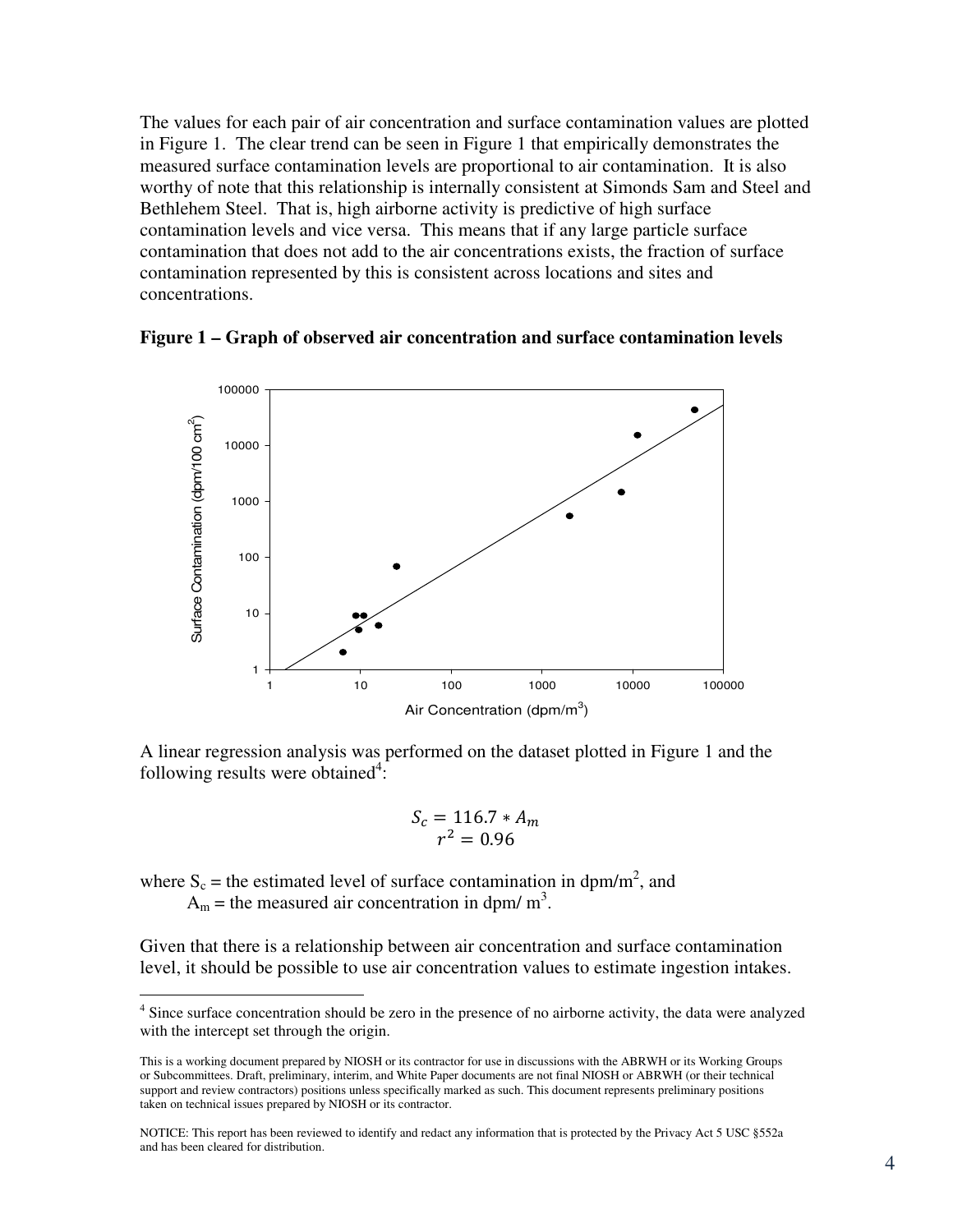The only other factor required to establish this relationship is the daily ingestion rate for loose surface contamination.

## Evaluation of the daily ingestion rate

 The model put forth in TIB-009 assumes that there are two modes of ingestion – one from the ingestion of material that had settled onto a drinking container and one from the ingestion of material that was transferred to the hand and subsequently to the mouth. While the scenario modeled in TIB-009 seems plausible to NIOSH, it is acknowledged that neither of the assumptions used in the model are based on peer reviewed studies of the work habits of individuals.

 The NRC computer program RESRAD-BUILD (NRC 2002) does, however, contain an ingestion parameter that is based on an extensive review and analysis of the literature surrounding this intake pathway. In this model, ingestion of radionuclide contamination in the workplace is directly related to the amount of loose surface contamination present. If the amount of loose surface contamination per unit area is known, a worker's hourly ingestion rate can be calculated as follows:

$$
I_h = C_m * GO
$$

where  $I_h$  = the hourly ingestion rate in dpm/h;

 $C_m$  = the surface contamination measured in the workplace in dpm/m<sup>2</sup>; and

GO = the effective transfer rate for ingestion of removable contamination in  $m^2/h$ .

 The value for GO used in the RESRAD model is represented by a log-uniform distribution with values between  $2.8 \times 10^{-5}$  and  $2.9 \times 10^{-4}$  m<sup>2</sup>/hr and a mean of  $1.1 \times 10^{-4}$  $m<sup>2</sup>/hr$ . Although the value for GO was originally considered a constant when it was developed in volume 1 of NUREG/CR-5512 (NRC 1992), it was subsequently updated to a log-normal distribution in Volume 3 (NRC 1999). In volume 3, there was an attempt to correlate ingestion intakes with soil ingestion studies that had recently been published. The mean ingestion rate for the adult studies corresponded to an ingestion of 50 mg/day which would correspond to a worker ingesting  $100 \text{ cm}^2$  of contaminated surface per hour. This value was considered by the authors to be implausibly high and the use of soil ingestion study data to set the upper limit was abandoned. In the end, the average value of 1.1 x  $10^{-4}$  m<sup>2</sup>/hr (corresponding to an ingestion of about 0.5 mg/day) was considered to represent the average member of the screening group and was said to define the default value for GO. The corresponding ingestion rate for an 8 hour work day would be 8.8 x  $10^{-4}$  m<sup>2</sup>/d.

 The difficulty of applying this parameter to the facilities covered under the Energy Employees Occupational Illness Compensation Program Act is that very few

 NOTICE: This report has been reviewed to identify and redact any information that is protected by the Privacy Act 5 USC §552a and has been cleared for distribution.

 This is a working document prepared by NIOSH or its contractor for use in discussions with the ABRWH or its Working Groups or Subcommittees. Draft, preliminary, interim, and White Paper documents are not final NIOSH or ABRWH (or their technical support and review contractors) positions unless specifically marked as such. This document represents preliminary positions taken on technical issues prepared by NIOSH or its contractor.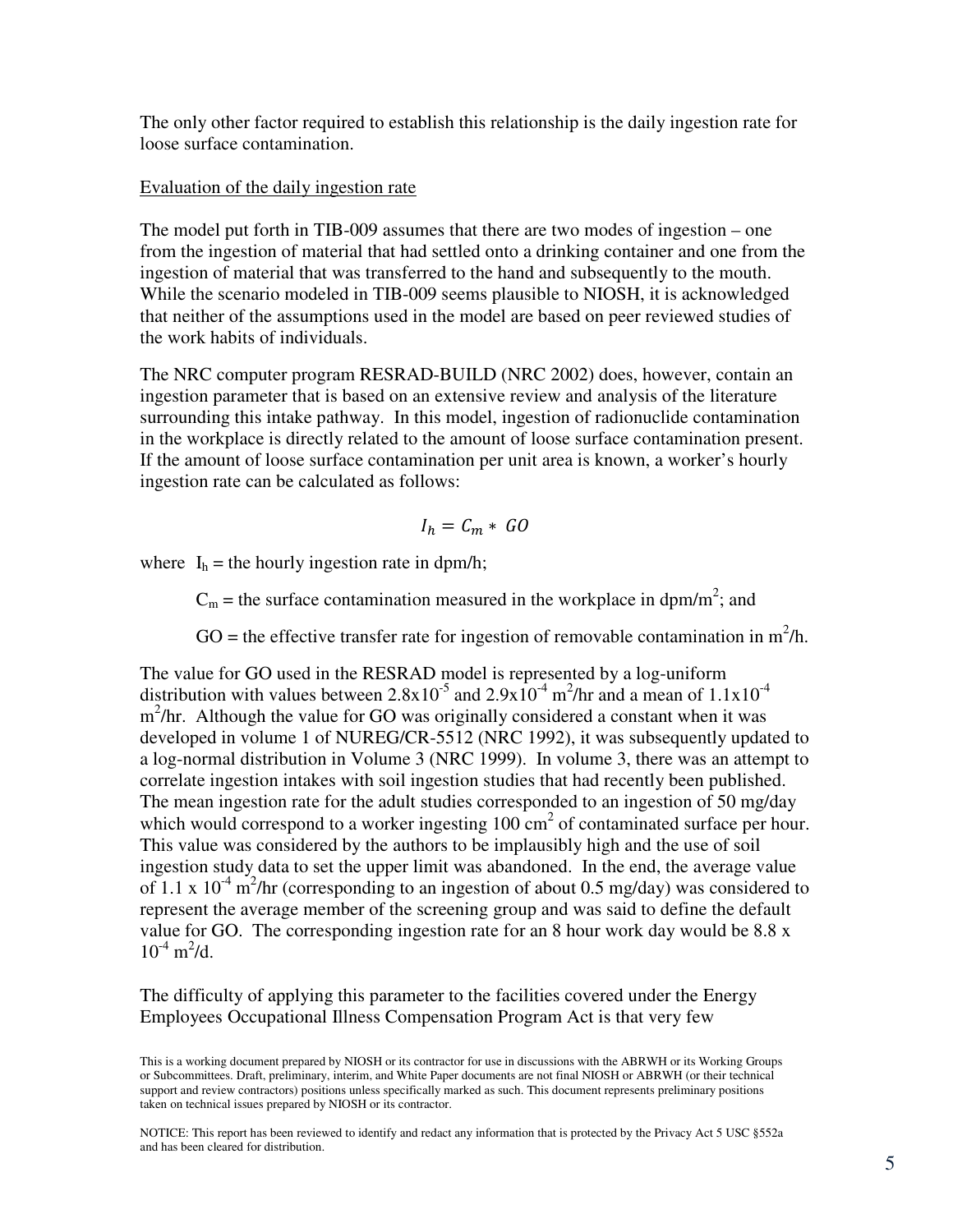measurements of surface contamination exist in situations where ingestion levels must be estimated (i.e., those facilities where bioassay measurement data cannot be used to estimate total intake). This is especially true for Atomic Weapons Employer (AWE) facilities during the residual contamination period.

### Tying together air concentration, surface contamination, and ingestion

 Given that a relationship has been established between air concentration values and surface contamination levels, and a default value for daily ingestion has been identified, it is possible to evaluate workplace ingestion based solely on air concentration data. This can be expressed as follows:

$$
I_d = 116.7 * A_m * GO
$$
  
\n
$$
I_d = 0.103 * A_m
$$
 (1)

where  $I_d$  = the daily ingestion of loose radioactive material in dpm/d,

 $A_m$  = the measured air concentration in the workplace in dpm/m<sup>3</sup>, and GO = the NUREG/CR-5512 default for ingestion in the workplace in  $m^2/d$  $= 8.8 \times 10^{-4} \text{ m}^2/\text{d}.$ 

 As discussed previously, TIB-009 guidance is to estimate daily ingestion intake using the following relationship:

$$
I_d = 0.2 * A_m \tag{2}
$$

where  $I_d$  = the daily ingestion rate in dpm/day; and

 $A_m$  = the air concentration measured in the workplace in dpm/m<sup>3</sup>.

#### Discussion

 It can be seen that the intakes based on empirical data and mean value for GO (equation 1) would predict ingestion intakes that are almost exactly half of that of the approach based on TIB-009 (equation 2). Thus, even though the parameters and assumptions used in TIB-009 were somewhat simplistic, the model nonetheless produces estimates of ingestion that are in reasonable agreement with the NUREG predictions. It should also be considered that the 20% multiplier used in TIB-009 includes an ingestion source term for a contaminated beverage or food item. This type of ingestion was not considered in the development of GO in the NUREG. Given the uncertainty inherent in the values discussed above, it is not unreasonable for NIOSH to continue using the TIB-009 approach for estimating intakes.

 It should also be mentioned that the ingestion exposure pathway results in doses that are quite small compared to inhalation exposure. Under the TIB-009 approach, ingestion will always be a fraction of the inhalation exposure (i.e., 1 dpm/ $m<sup>3</sup>$  of air activity will

 NOTICE: This report has been reviewed to identify and redact any information that is protected by the Privacy Act 5 USC §552a and has been cleared for distribution.

 This is a working document prepared by NIOSH or its contractor for use in discussions with the ABRWH or its Working Groups or Subcommittees. Draft, preliminary, interim, and White Paper documents are not final NIOSH or ABRWH (or their technical support and review contractors) positions unless specifically marked as such. This document represents preliminary positions taken on technical issues prepared by NIOSH or its contractor.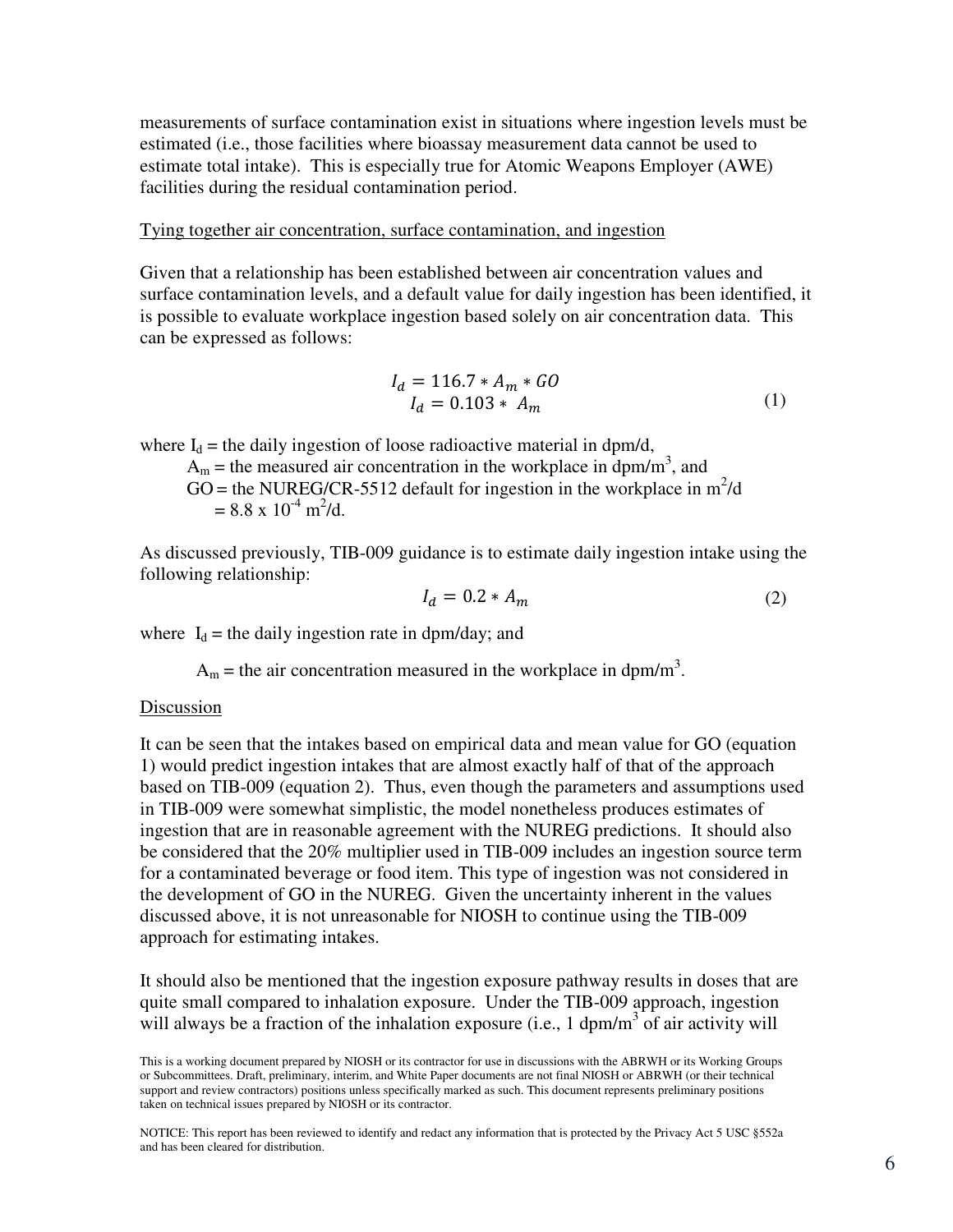result in the assignment of daily inhalation and ingestion exposures of 9.6 dpm and 0.2 dpm/day, respectively). In addition, for uranium intakes (for which TIB-009 is almost exclusively applied), the uptake across the gastrointestinal tract is low. This combination of factors results in the ingestion pathway contributing less than 0.6% to the dose for soft tissues under all solubility types<sup>5</sup>. The maximum contribution for ingestion would be, as expected, to organs of the gastrointestinal tract. For these organs, the highest contribution to a dose is 3.4% for lower large intestine when insoluble material (ICRP type S) is inhaled.

# Application of TIB-009 during residual contamination periods

 Based on a recent review of the approach adopted for estimating ingestion intakes at the Dupont Deepwater Works (DCAS-TBKS-0006), it has been discovered that TIB-009 has been improperly applied during the residual contamination period. For periods of time after the cessation of AEC activities, it is inappropriate to use a resuspension factor to estimate an air concentration and then multiply that value by 0.2 to calculate a daily ingestion intake. The reason for this is that the relationship between air concentration and surface activity in TIB-009 assumes an active source or process is generating the airborne activity. The airborne activity predicted using a resuspension factor of, for example 1  $x10^{-6}$ /m, would grossly under represent the airborne activity that actually deposited the surface contamination. For TIB-009 to be applied during residual contamination periods, the air concentration on the first day of the residual contamination period should be assumed to be equal to that which was present during the end of operations. The ingestion calculated in this manner can then be decreased over time using the source depletion techniques described in TIB-0070.

 A review of several TIBs has revealed that this error is not isolated to the Dupont Deepwater works. A comprehensive review of the estimation of ingestion during the residual contamination period will be conducted for all TIBs. As errors are discovered, the TIBs will be revised and a program evaluation report (PER) will be issued.

 $\overline{a}$ 

 $<sup>5</sup>$  Assuming a chronic inhalation exposure over a one year period.</sup>

 This is a working document prepared by NIOSH or its contractor for use in discussions with the ABRWH or its Working Groups or Subcommittees. Draft, preliminary, interim, and White Paper documents are not final NIOSH or ABRWH (or their technical support and review contractors) positions unless specifically marked as such. This document represents preliminary positions taken on technical issues prepared by NIOSH or its contractor.

 NOTICE: This report has been reviewed to identify and redact any information that is protected by the Privacy Act 5 USC §552a and has been cleared for distribution.